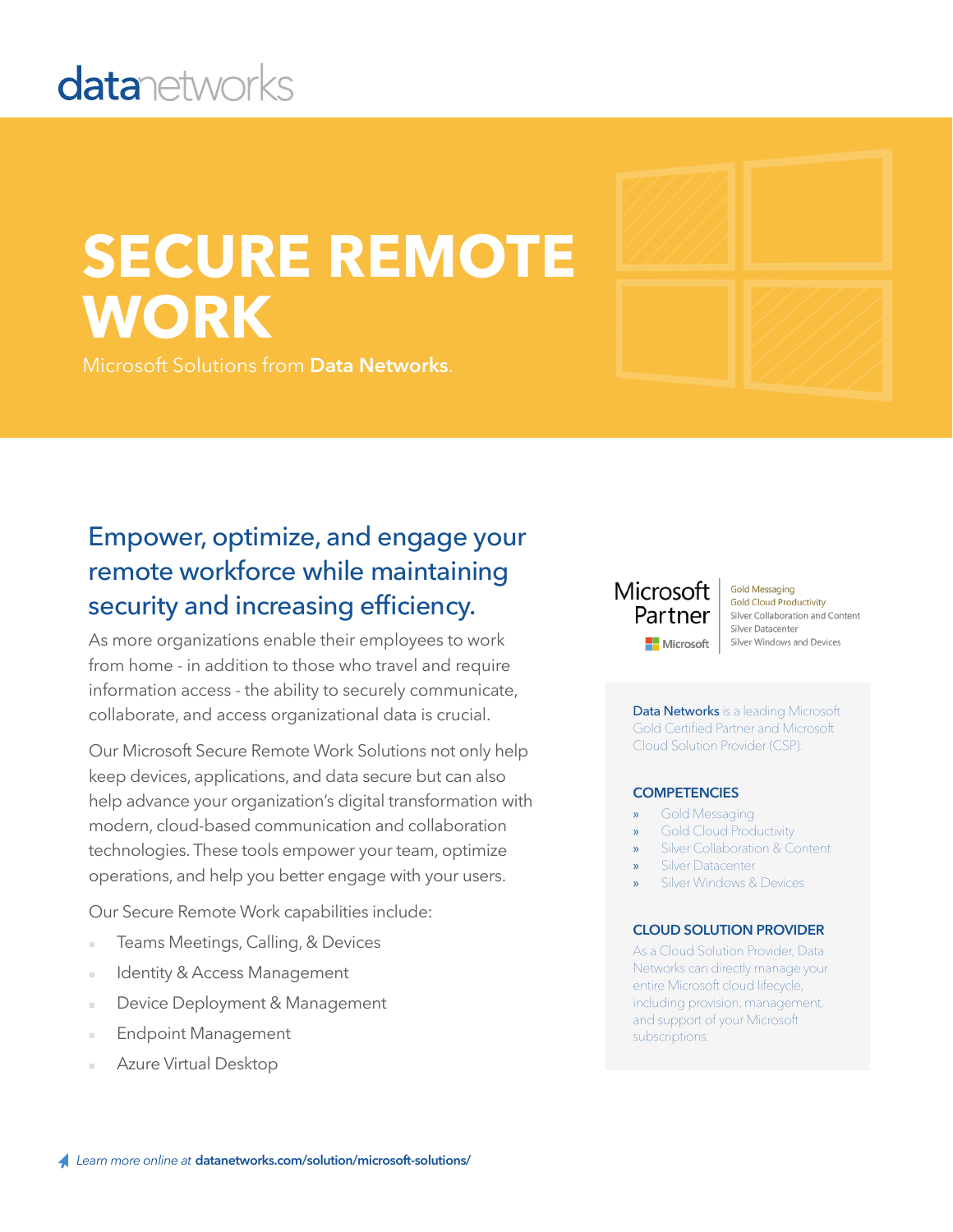### **Teams Meetings, Calling, & Devices**

### Seamlessly integrate messaging, calling, and meeting solutions built on Teams.

Microsoft Teams delivers an immersive experience that can help users work more efficiently across your organization and stay organized wherever they are, on any device, at any time. Empower your remote workforce by integrating calling, meeting services, and meeting rooms into a unified collaboration and communication solution for your users with Data Networks' Teams Meetings, Calling, and Devices services.

### **Meetings**

Teams Meetings delivers a rich, high-definition audio and video experience that enables users to interact and collaborate easily, regardless of the device or network. This includes one-on-one video calls on mobile and desktop devices, conference meetings held across worldwide boardrooms, and global live events delivered to thousands of people utilizing Teams Live Events. Teams Meetings provides a seamless, scalable, and secure experience for users. And, because Teams supports a range of best-in-class devices, Data Networks can implement immersive experiences to improve collaboration across teams regardless of your preferred hardware.

### **Calling**

Deepen user engagements and simplify communication and collaboration by adding calling (PTSN) capabilities in Office 365 and Microsoft Teams. The Teams Phone System, when paired with a Calling Plan and/or Direct Routing, provides a rich cloud-based calling experience through Microsoft Teams for Office 365 users worldwide.

### **Devices**

For every work experience, space, and working style there is a Microsoft Teams device to choose from. The Teams UI delivers seamless experiences across a variety of certified devices. In addition, Microsoft Teams Rooms brings a modern, easy-to-use, and consistent experience to meeting spaces with one-touch join and a rich set of artificial intelligence-enabled capabilities.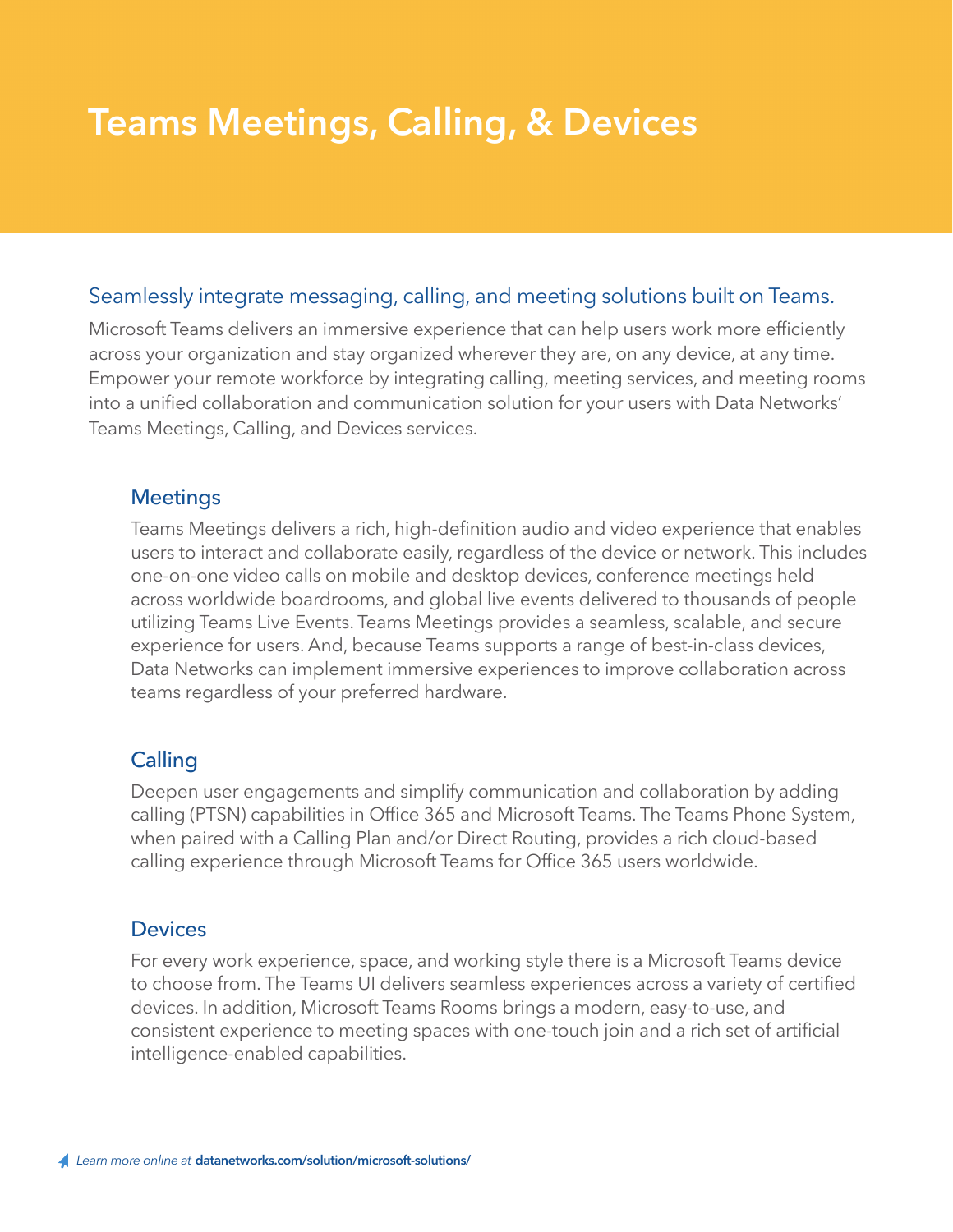### **Secure Remote Work Services**

### Secure and govern your remote work environment with Microsoft applications.

Protect your remote workforce with Data Networks' Secure Remote Work Services. Our solutions include deploying Microsoft products and services for identity and access management, workplace security, device deployment and management, mobile device management, and configuration services to better secure and govern Windows environments and employee-owned devices, as well as surrounding workloads such as Microsoft 365, Teams, Exchange, and SharePoint.

### Identity & Access Management

Whether you need to migrate your existing Active Directory to Azure AD or you're starting from scratch, Data Networks can provide integration and implementation services for Azure AD, which is a complete identity and access management solution with integrated security to connect users with their apps, devices, and data.

This includes capabilities such as:

- **Multi-Factor Authentication**
- Single Sign-On
- Conditional access policies
- App proxy services for 3rd party applications
- Support and configuration of self-service password reset

### Workplace Security Services

Data Networks offers subject matter expertise and best practices in creating a secure workplace environment, including services for:

- Monitoring and managing activity and vulnerabilities at the user and organizational level to avoid breaches in policy and regulatory compliance
- Enabling security and compliance standards and policies
- Remediating vulnerabilities and threats

### Device Deployment & Management

Securing your remote workforce devices just got 10x easier with Data Networks' Device Deployment and Management capabilities, which offer a quick, consistent way to image and update your devices: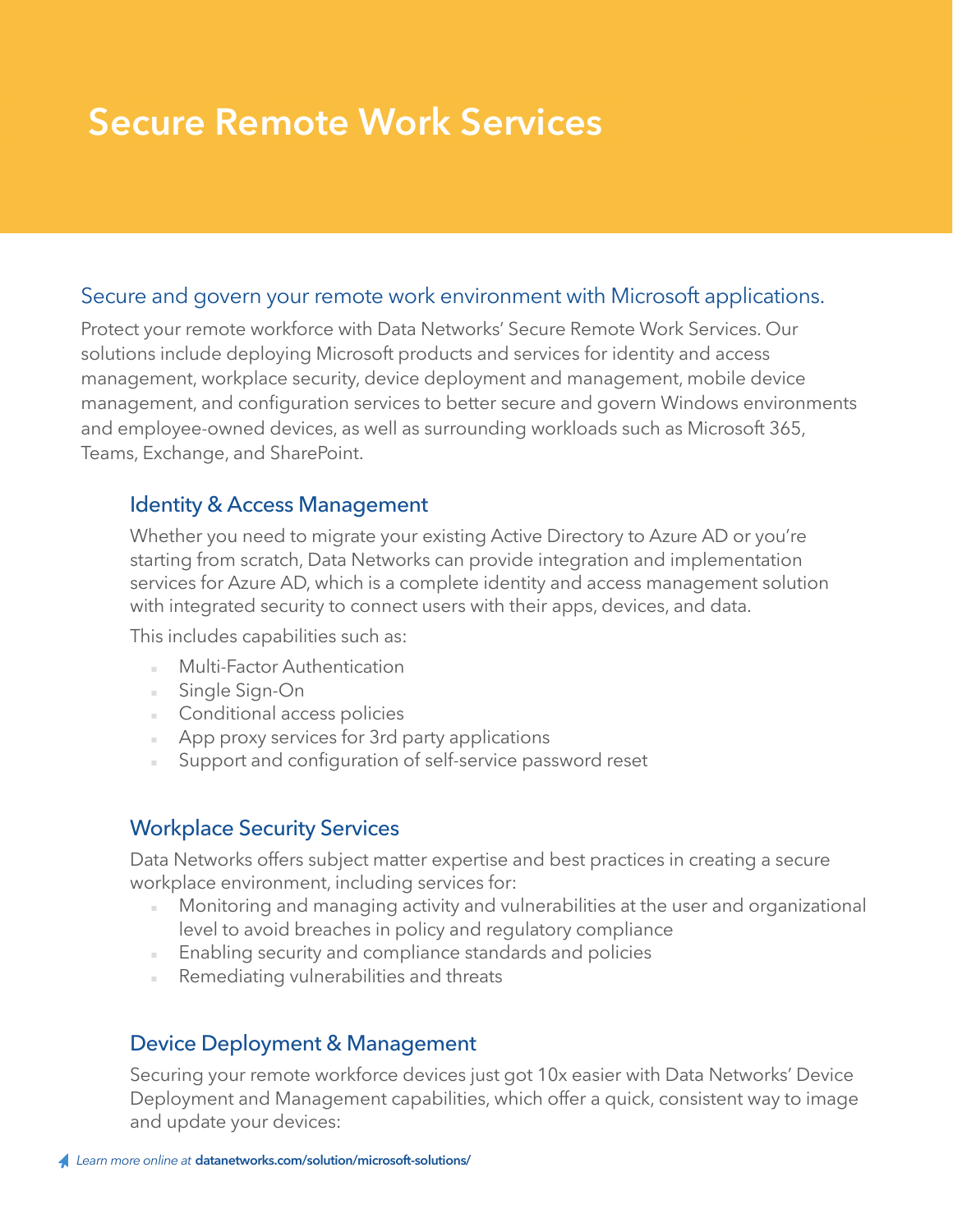- Hardware and profile deployment utilizing tools such as Microsoft AutoPilot for consistent delivery to users
- Device deployment through automated capabilities to manage them for udpates and compliance

### Endpoint Management Services

Workers that perform remote work on both organization-owned and personal devices introduce a number of potential challenges to keeping organization data secure. Data Networks' Endpoint Management Services deploys Microsoft Endpoint Manager to ensure that devices are properly enrolled and compliant. Our team combines your organizational procedures with industry best practices to monitor and maintain compliance with patch updates, security controls, and isolation of sensitive applications when users want to use their own devices.